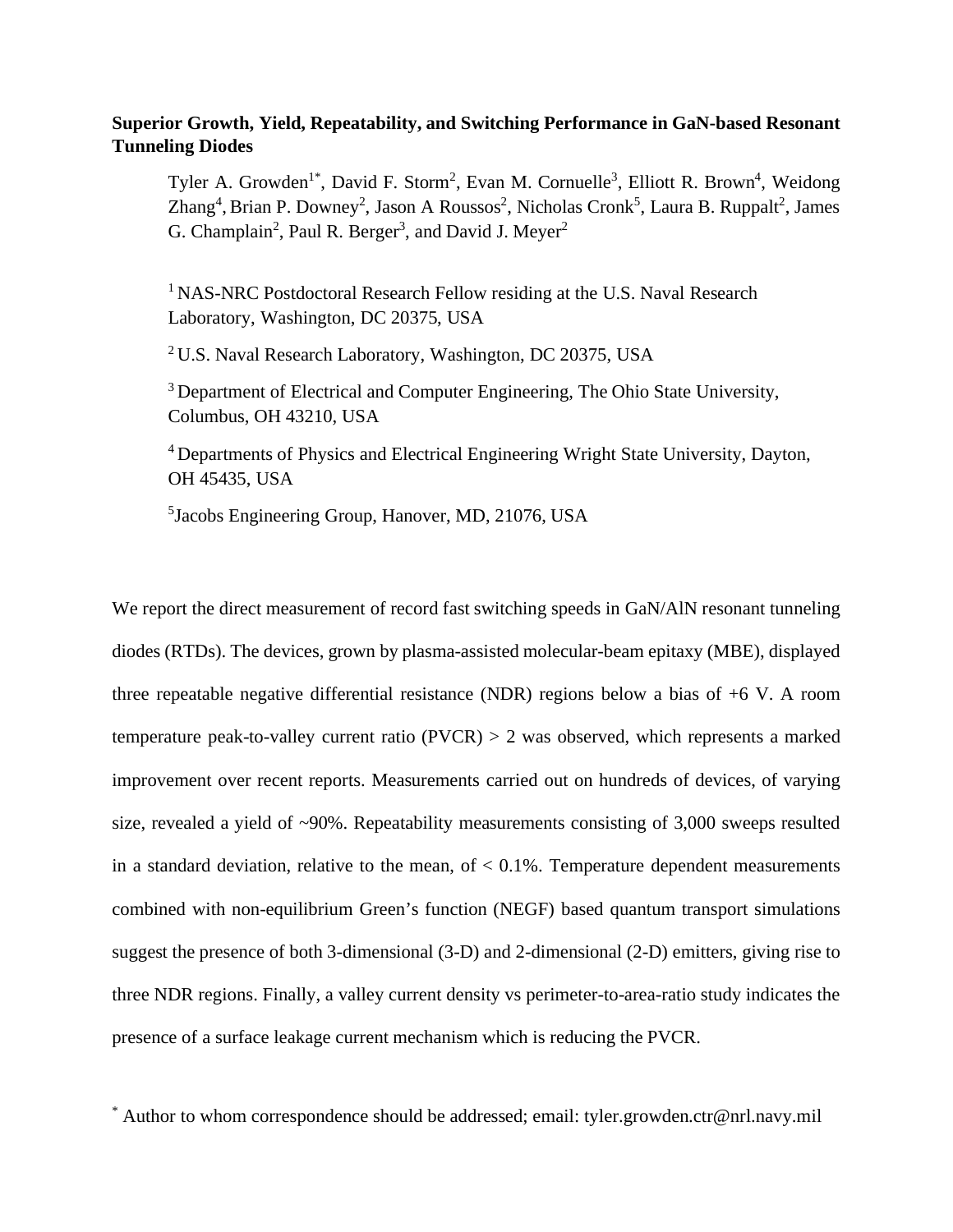The demand for devices which can reliably operate at high power in the millimeter-wave (mm-wave) and terahertz (THz) spectrums continues to grow as applications in security, medicine, imaging, spectroscopy, and ultra-high speed wireless networks are realized. Unfortunately, for THz applications, compact, solid state devices remain a challenge to produce. Two possible candidates which are being considered are quantum cascade lasers (QCLs, multiple barriers) and resonant tunneling diodes (RTDs, double barrier), both of which are vertical, unipolar heterostructure devices that rely on ultra-fast electron transport via quantum mechanical tunneling. In 2012, a GaAs/AlGaAs QCL, which operated at an impressive 3.22 THz with 38 mW of peak power, was reported by Fathololoumi et al. [1] However, because of the low LO-phonon energy of GaAs (36 meV), these large area devices had to be operated under pulsed conditions and kept at temperatures below ~200 K, otherwise the thermal energy would be large enough to allow for nonradiative effects to degrade the population inversion. RTDs based in InAs/AlSb and InGaAs/AlAs have reached fundamental oscillations of 712 GHz  $^{[2]}$  and 1.92 THz  $^{[3]}$ , respectively, at room temperature, but lack the significant output power required for many applications. Very recently, however, a group in Glasgow has reported 1 mW of output power at 260 GHz with InGaAs-based RTDs using on-chip biasing and power combining techniques. <sup>[4]</sup> One possible approach to improve upon the already reported QCLs and RTDs would involve switching to wider bandgap III-nitride based structures. The wide band gap of GaN-based devices has the potential to provide higher operating temperatures for QCLs and greater power output from high frequency RTDs.

The results from initial reports of GaN-based RTDs  $[5-8]$  were called into question by Belyaev *et al.* in 2003<sup>[9]</sup>. Following this there were many other reports of NDR in a GaN-based RTD – all of which lacked room temperature hysteresis-free repeatable NDR. [10-17] It wasn't until recently that reports of GaN-based RTDs began displaying true negative differential resistance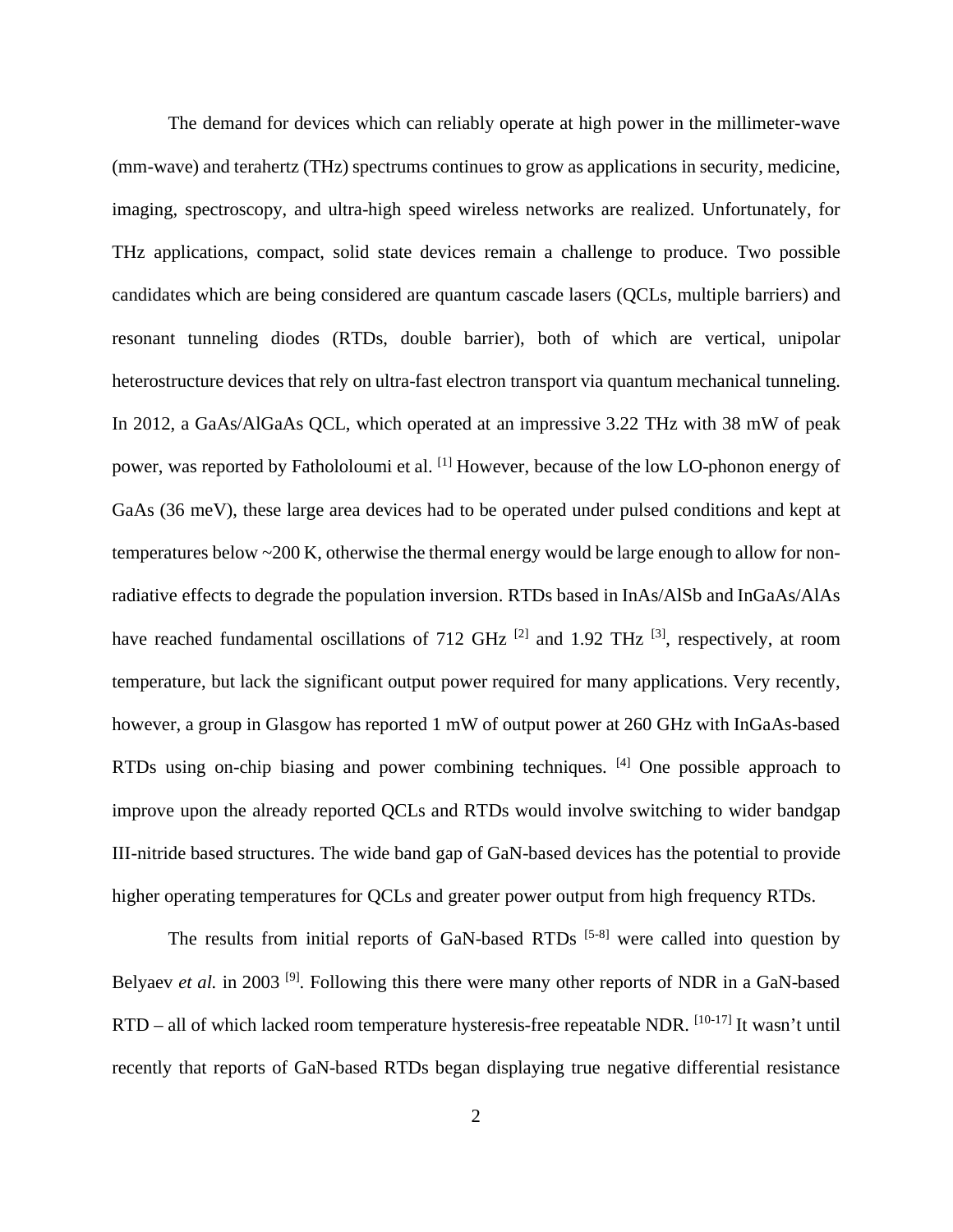(NDR) repeatability.  $[18-27]$  This was quickly followed up with increased peak current densities  $[20 ^{25}$ , as well as demonstrated microwave oscillations  $^{[21]}$ , light emission in a unipolar device  $^{[20,22]}$ , and the ability to successfully grow device structures on GaN-templated sapphire substrates [23,24], which have higher dislocation densities, but are more readily available and significantly less expensive. Despite reports of current densities from 100 kA/cm<sup>2</sup> to nearly 1 MA/cm<sup>2 [20,21,23-25]</sup>, the current available for switching applications, ΔI (peak current - valley current), is still rather low, as evidenced by the modest peak-to-valley current ratios (PVCRs) shown in these publications. To date, the largest reported room temperature, repeatable, PVCR for a GaN-based RTD is 1.6<sup>[20]</sup>. While the PVCR does not directly translate to  $\Delta I$ , it is an indicator for the potential to generate greater ΔI as device area scales up, and provides an overall measure of device quality. As a result, PVCR is an important metric in RTD-based oscillators and switches for predicting the potential for high output power and fast switching speed.

In this letter, we report experimental measurements and theoretical analyses examining the various current mechanisms which may be limiting GaN/AlN RTDs. Statistical analysis of the dependence of the current density on device area and perimeter was enabled by the high yield and uniformity of working RTDs. We present simulation data based on a non-equilibrium Green's function (NEGF) formalism which, when combined with low temperature measurements, elucidates the mechanisms leading to the presence of three distinct NDR regions in individual devices. Furthermore, we use a previously developed method  $[26,27]$  to directly measure the switching speed of our GaN/AlN RTDs. These findings serve as a springboard for developing the compact, room-temperature GaN-based QCLs, and higher-power RTD oscillators necessary for mm-wave and THz applications.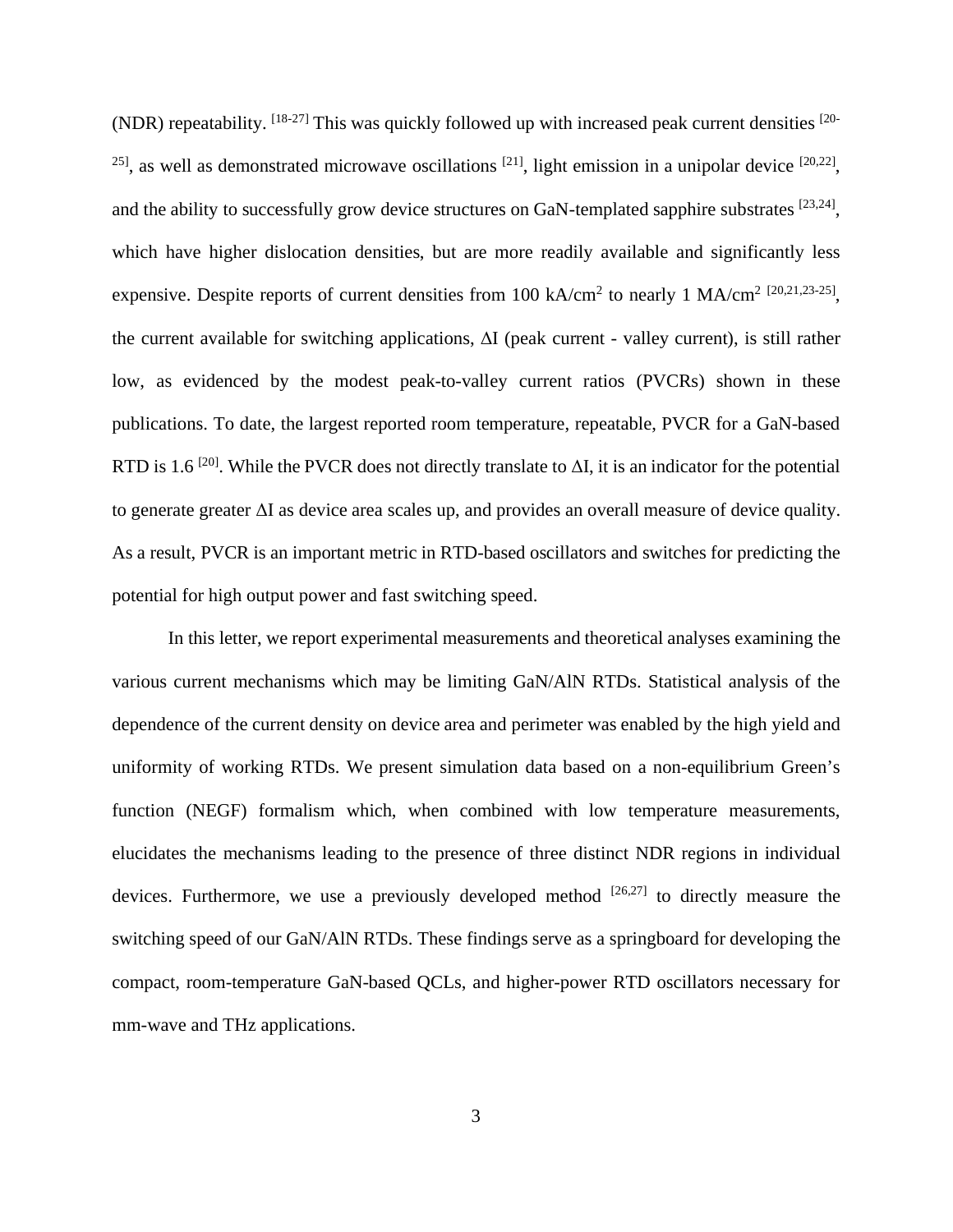The RTD structure, illustrated schematically in Figure 1(a) (inset), was grown by plasmaassisted MBE on a freestanding GaN substrate. An  $18 \times 18$  mm<sup>2</sup> square GaN substrate was diced from a commercially-obtained 50-mm diameter, semi-insulating, Ga-polar GaN wafer. The Gapolar (0001) surface of the substrate wafer was nominally on-axis with a maximum offcut of 0.5°. The wafer surface was finished on both sides with a chemical-mechanical polish. The density of threading dislocations was estimated to be  $\langle 5 \times 10^6 \text{ cm}^2 \rangle$ , and the root-mean-square (RMS) roughness of the as-grown sample surface was measured by atomic force microscopy to be 6 Å over a  $20\times20$  µm<sup>2</sup> area. Immediately prior to loading into the ultra-high vacuum (UHV) MBE system, the GaN substrate was prepared using an aggressive, *ex situ* wet chemical clean, described in detail previously. [28,29] The substrate was then degassed in UHV for 30 minutes at 600 °C and transferred to the deposition chamber for growth.

Deposition of the epitaxial layers was performed in an Omicron/Scienta PRO-75 MBE chamber equipped with a Veeco Uni-Bulb<sup>TM</sup> plasma source to supply an active nitrogen (N<sup>\*</sup>) flux, dual-filament effusion cells to supply elemental Ga and Al fluxes, and a single-filament effusion cell to supply Si dopants. The nitrogen plasma source was operated at 275 W and 0.80 sccm, resulting in a N\*-limited growth rate of 3 nm/min. The Ga/N\* flux ratio was held constant during the growth and was estimated to be  $\sim$ 1.3, while the Al/N\* flux ratio was very nearly unity.

Growth was initiated by first exposing the GaN substrate surface to the  $N^*$  plasma for two minutes, after which the Ga and Si source shutters were opened for growth of the  $5\times10^{19}$  cm<sup>-3</sup> ntype GaN:Si emitter bottom contact layer. The structure was grown continuously and without interrupts. The growth temperature, which was monitored by a thermocouple mounted behind the wafer, was maintained at 810 °C from the initiation of growth until the completion of the active region [defined with the red box in Figure 1(a) inset], after which it was ramped to 900 °C for the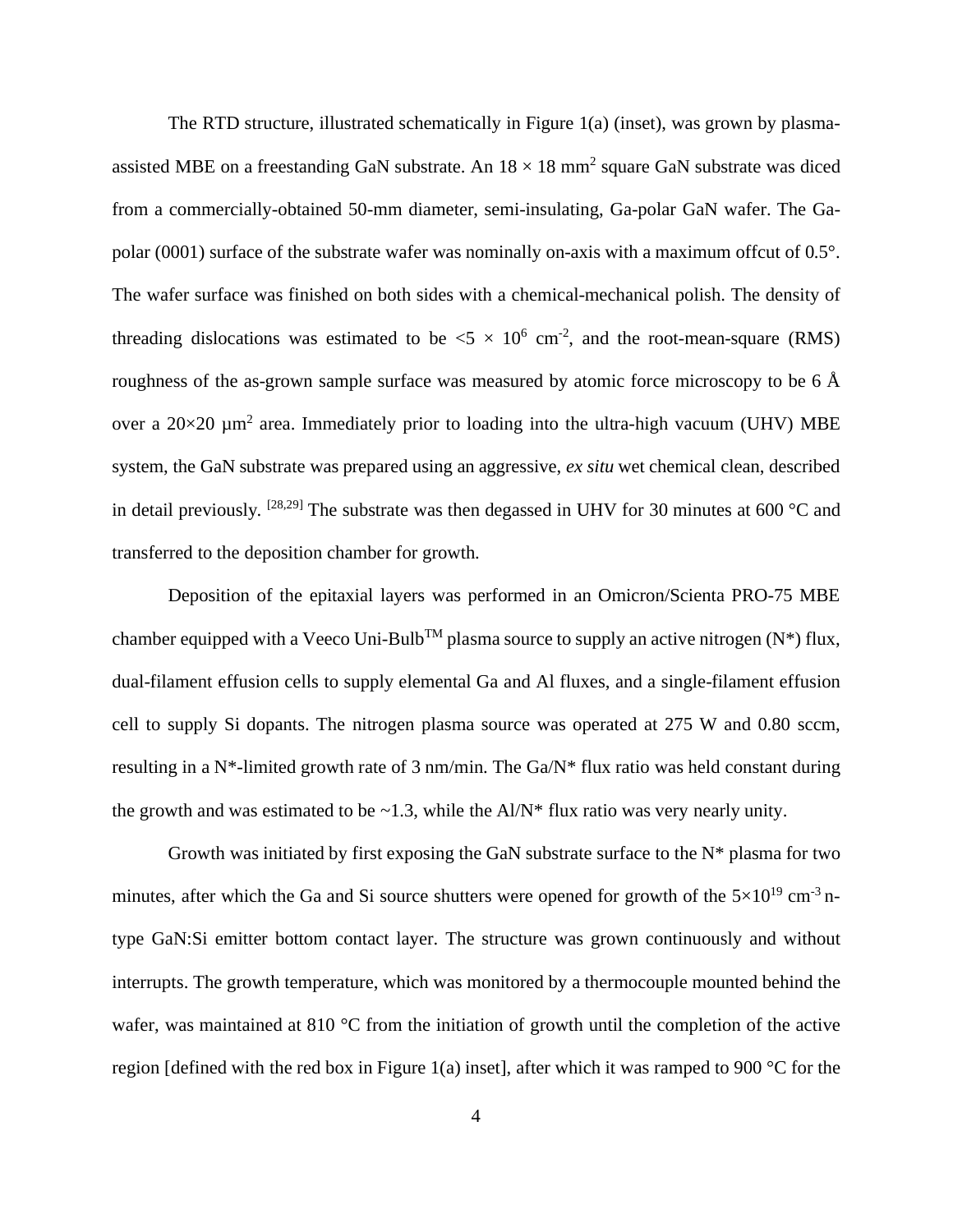remainder of the growth. By comparison, the active region growth temperature in previous reports of nearly identical structures was  $\sim 50$  °C hotter. [20,24] Inspection of the as-grown surface by optical microscopy revealed the absence of Ga droplets, indicating that any excess Ga desorbed from the surface during growth.

Following growth, RTDs of six different sizes  $(63, 30, 20, 12, 7.5,$  and  $4 \mu m^2$ ) were fabricated using maskless optical photolithography and standard device processing methods. Device mesas were dry-etched with a  $Cl_2/BCl_3/Ar$ -based inductively coupled plasma reactive ion etch (ICP-RIE) process. Top and bottom Ti/Al/Ti/Au metal contacts were patterned simultaneously and deposited by e-beam evaporation. Device isolation pads were patterned and etched with the same process used for the mesa etch. Plasma enhanced chemical vapor deposition (PECVD) was used to deposit 250 nm of SiNx for sidewall passivation and device encapsulation. The PECVD SiNx film stress was controlled using a previously-developed high/low frequency switching recipe. Contact vias were patterned and dry-etched by a  $SF<sub>6</sub>$ -based ICP-RIE process. To facilitate switching speed measurements, thick Ti/Au (20/800 nm) ground-signal-ground (GSG) pads were patterned and deposited by e-beam evaporation.

DC current-voltage (I-V) measurements were performed on devices at room temperature using a Keithley 2400 source-measure unit. Linear and circular transmission line method (TLM) measurements were performed in order to determine the top and bottom contact resistance; both were found to be roughly between  $1 \times 10^{-6}$  and  $6 \times 10^{-6}$   $\Omega$ ·cm<sup>2</sup>. Temperature-dependent I-V measurements between 7 K and 290 K were performed on selected devices in vacuum using a Lakeshore CRX-VF variable temperature probe station. A Tektronix DPO77002SX 70 GHz realtime oscilloscope was used to measure the switching characteristics of typical devices.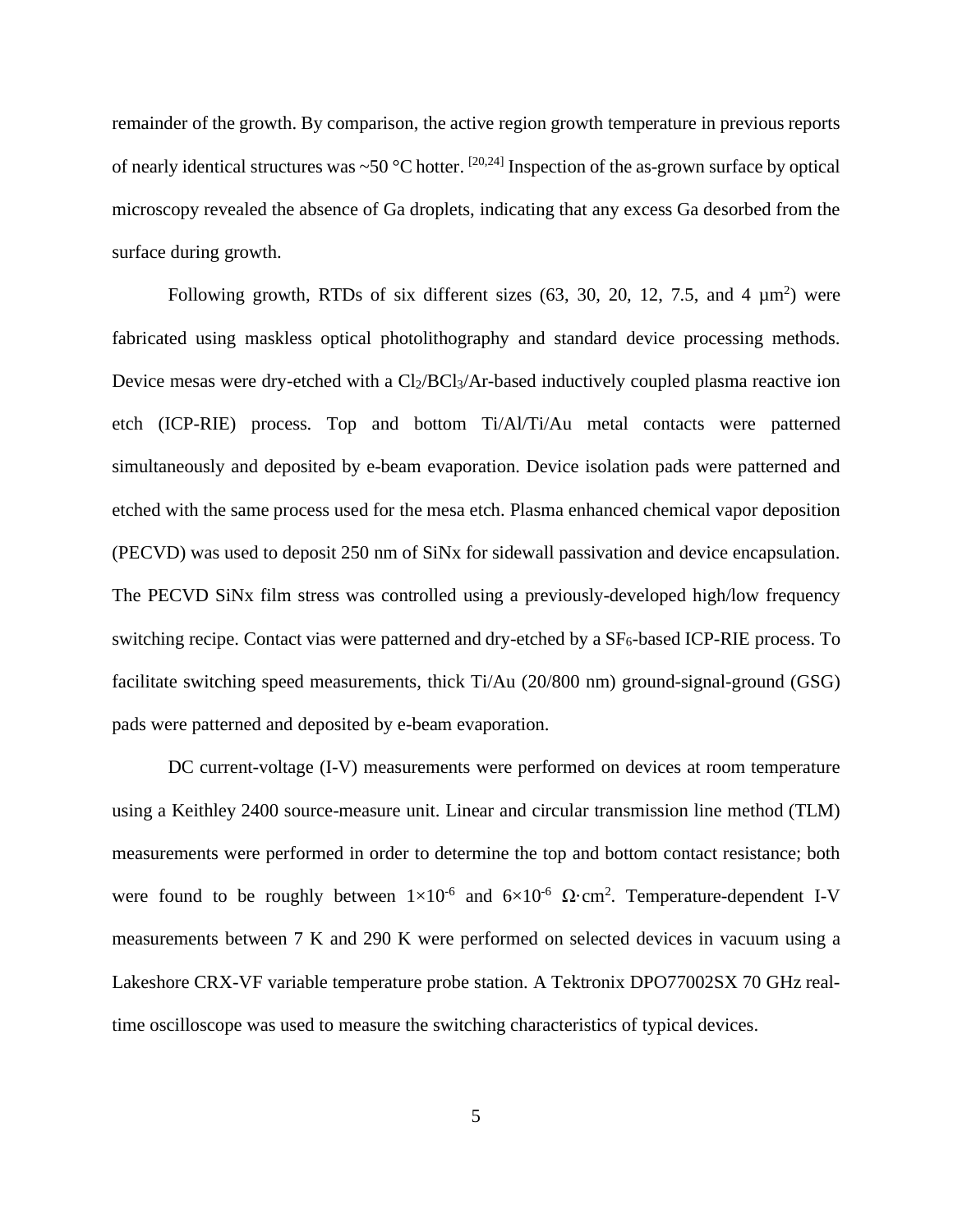Representative current density versus voltage curves (J-Vs) for each device area are displayed in Figure 1(a). Three resonant interactions were routinely observed below a bias of  $+5.5$ V. Over 300 devices were tested, ~90% of which were operational, i.e., exhibited roomtemperature NDR. Microscopic inspection indicated the non-operational devices exhibited signs of fabrication errors. The peak and valley current densities for the predominant  $(2<sup>nd</sup>)$  NDR region,  $J<sub>p</sub>$  and  $J<sub>v</sub>$  respectively, were determined for all operational devices, with the mean and standard deviation (error bars) for each device area displayed in Figure 1(b). As can be seen in the figure, both  $J_p$  and  $J_v$  are effectively independent of device size for device areas greater than 10  $\mu$ m<sup>2</sup>. The small increase in current densities for device areas less than  $10 \mu m^2$  suggests the possible presence of a perimeter dependent leakage current mechanism.

The mean and standard deviation of the room temperature peak-to-valley current ratio (PVCR =  $J_p/J_v$ ) for the 2<sup>nd</sup> NDR region are shown for each device area in Figure 1(c). The PVCR exhibits very little dependence on device size, and is remarkably uniform over an order of magnitude range in device area. Furthermore, the minimal variability in PVCR across devices of the same size attests to the uniformity of the growth and device processing. A typical device on this sample exhibited a PVCR of  $\sim$ 1.85. The maximum PVCR observed was 2.03, which is the largest recorded PVCR for any nitride-based RTD to date.

As a measure of the stability of the room-temperature NDR, three thousand sequential I-V curves were measured for a  $4\times5$  um<sup>2</sup> device between 0 and +6.0 V with a +50 mV step. Each voltage sweep took 10 seconds, with a 3 second wait period between successive sweeps. Selected I-V curves, as well as the mean and standard deviation of all curves, are shown in Figure 1(d). Relative to the mean, the standard deviation is typically  $\sim 0.1\%$ . Of note, the standard deviation of the  $2<sup>nd</sup> NDR region's peak is only 600 nA [green circle in Figure 1(d)], indicating remarkable$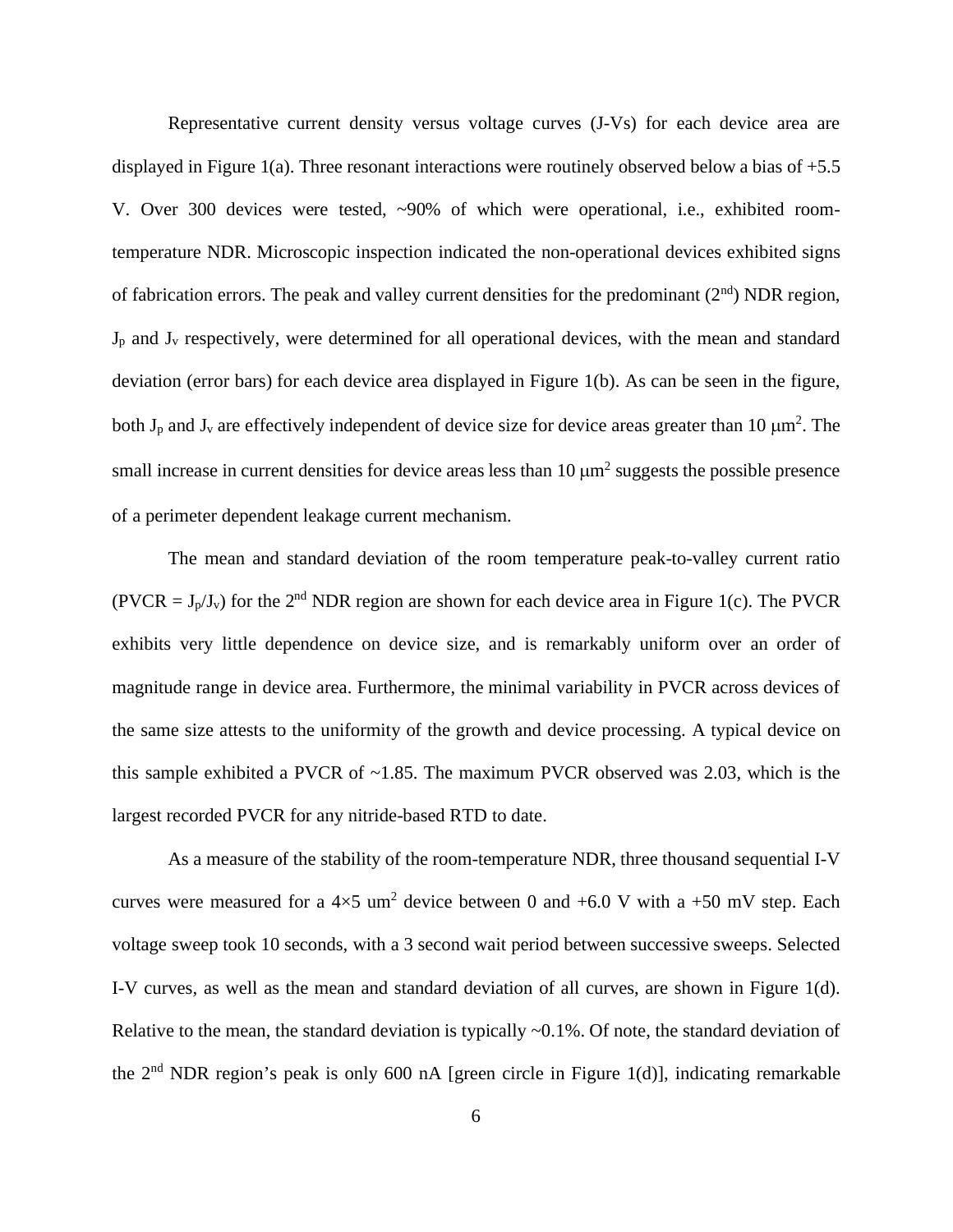stability across 3000 sweeps. Additionally, select IVs from an 800 sweep hysteresis study are illustrated in Figure 1(e). This device was measured by starting the bias voltage at -4 V and sweeping up to +5.75 V and then back down to -4 V. An obvious lack of hysteresis is observed in the main NDR region [Figure 1(e)]. Furthermore, the commonly reported asymmetry between positive and negative bias is present.

Temperature dependent I-V measurements were performed in order to learn more about the current mechanisms comprising each of the three NDR regions. Figure 2(a) displays semi-log I-V curves of a  $12 \mu m^2$  device at 7, 10, 25, 100, 150, 200, 250, and 290 K. As apparent in Figure 2(a), there is a sudden increase in the low-voltage current as the temperature is increased from 25 K to 100 K. Similar behavior was also reported by Encomendero et al. between 4.2 and 35 K, which they attributed to thermionic emission over the double AlN barrier active region. <sup>[19]</sup>

A quantum transport solver based on a non-equilibrium Green's function (NEGF) formalism was used to analyze the device structure in Fig. 1(a)(inset). This formalism involves a self-consistent 1-D Poisson–NEGF numerical calculation which utilizes a finite difference approximation of Schrodinger's equation as a resonance finder. <sup>[30]</sup> The readers can find more information on the simulation parameters in the supplemental section of Ref. 22 or in the appendix of Ref 31. The quasi-bound energy levels of the three states in the GaN quantum well and the single state in the emitter pre-well as a function of external bias, shown in Figure 2(b), were extracted from the simulation. The voltage values were then adjusted in order to account for contact resistance. The pre-well in a nitride-based RTD differs from that of traditional RTD material systems, i.e. arsenides or antimonides, in that it is present before a voltage is applied and much deeper as a result of the polarization found at its heterointerfaces. This effect results in a pre-well state that is ~0.25-0.30 eV below the Fermi level at a bias of 0 V.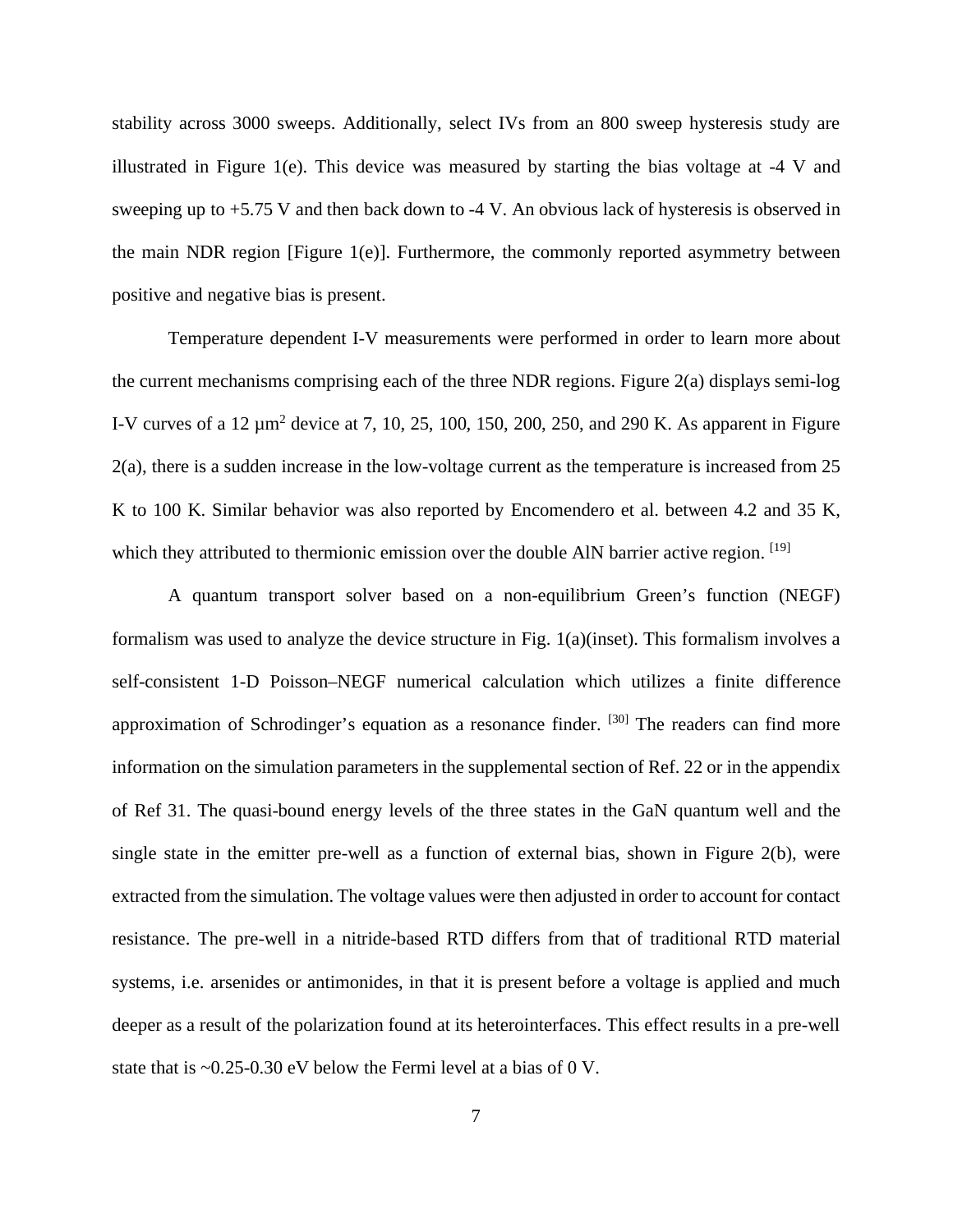Three regions of bias voltage [labeled i, ii, and iii in Figure  $2(a)$ ] were identified in the experimental I-Vs at which there consistently existed either NDR or an inflection. Comparison of Figures 2(a) and 2(b) reveal that the voltage biases corresponding to the three NDR regions roughly correspond to biases at which the quantum well energy levels align with *EF* or the pre-well quasibound state energy. Figures 2(c) and 2(d) show the temperature dependent I-V curves measured at the first NDR region and the simulated energy band diagram and quasi-bound states at that external bias, respectively. Data corresponding to the second and third NDR regions are plotted similarly in Figures 2(e) and 2(f) and Figures 2(g) and 2(h), respectively. Note that in the second NDR region [Figure 2(e)],  $J_p$  does not vary in the temperature range investigated, whereas there is a clear dependence of  $J_p$  on temperature in the first and third NDR regions [Figures 2(c) and 2(g)]. The temperature dependence of  $J_p$  in the first and third NDR regions indicates a thermal enhancement of the population of electrons near *EF*, which then tunnel resonantly through the active region. Furthermore, this indicates the sudden jump in low-voltage current is likely a consequence of a greater number of injected electrons gaining enough energy to surmount the small injection barrier which precedes the pre-well [illustrated on the emitter side of the band diagrams in Figures. 2(d), 2(f), and 2(h)], and then tunneling through the double AlN barrier active region. By contrast, the distribution of quantum states in the pre-well is largely independent of temperature, leading to the near-constant Jp in the second NDR region. However, the PVCR of the second NDR region increased from 2.03 at RT up to 2.52 at 7 K, suggesting that the PVCR is being smeared significantly by a temperature dependent current mechanism in the valley.

Pulsed I-V measurements were also performed at room temperature, and the results (not shown) were very similar in character to the continuous-voltage measurements, indicating the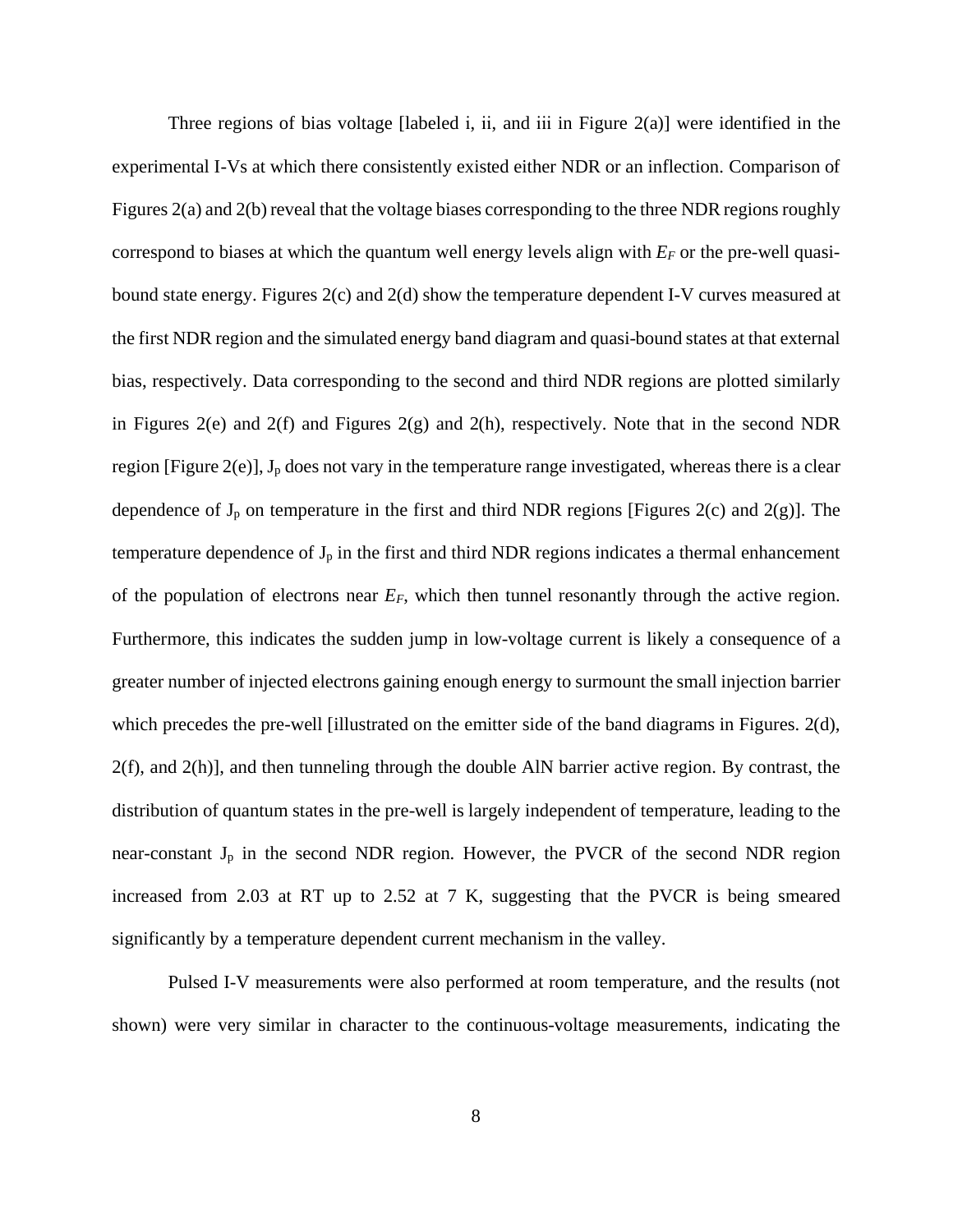devices were not strongly affected by Joule heating. Minimal self-heating is to be expected, given the relatively low current density observed in these devices.

Figure 3(a) depicts the mean and standard deviation of  $J_v$  for the predominant NDR region plotted against the device perimeter-to-area ratio. Examining the current density as a function of device perimeter-to-area ratio is a standard technique for distinguishing "bulk" current density, J<sub>B</sub>, from "surface" or "edge" current density, js

$$
J = \frac{I}{A} = j_S \frac{P}{A} + J_B \qquad (1)
$$

where J is the total current density, and P and A are the device perimeter and area, respectively. In contrast to the valley current density vs A in Figure 1(b), Figure 3(a) shows that  $J_v$  vs P/A exhibits a nearly linear trend for all but the largest devices ( $P/A > 0.75$  cm<sup>-1</sup>). This is likely because J<sub>B</sub> is not a true constant, but it instead depends on  $P/A$  due to thermal effects. After all,  $J_B$  is the bulk current at the valley which is strongly temperature dependent as evidenced in the temperature dependent data displayed in Figure 2. However, for this study we shall assume it is a constant as the effects are minimal. A least-squares fit reveals  $J_B = 12.04 \text{ kA/cm}^2$  and  $j_s = 4.88 \text{ A/cm}$ . The surface/edge current thus constitutes a non-negligible fraction of the overall valley current for the smaller devices. This current mechanism could be comprised of conduction directly through the SiNx passivation layer, corner effects, or leakage along the mesa sidewall surface [illustrated in Figure 3(b)]. Because the devices were grown on a semi-insulating substrate, isolation test structures were fabricated to determine if there was any leakage through the SiNx passivation layer. The test structures consisted of two  $100\times100 \mu m^2$  mesas separated by 100  $\mu$ m, which were etched down to the semi-insulating substrate prior to the SiNx deposition. After testing ten structures, an average current of +10 and -10 nA was observed at bias voltages of +20 and -20 V, respectively, indicating that the SiNx is not contributing to the observed perimeter-based current.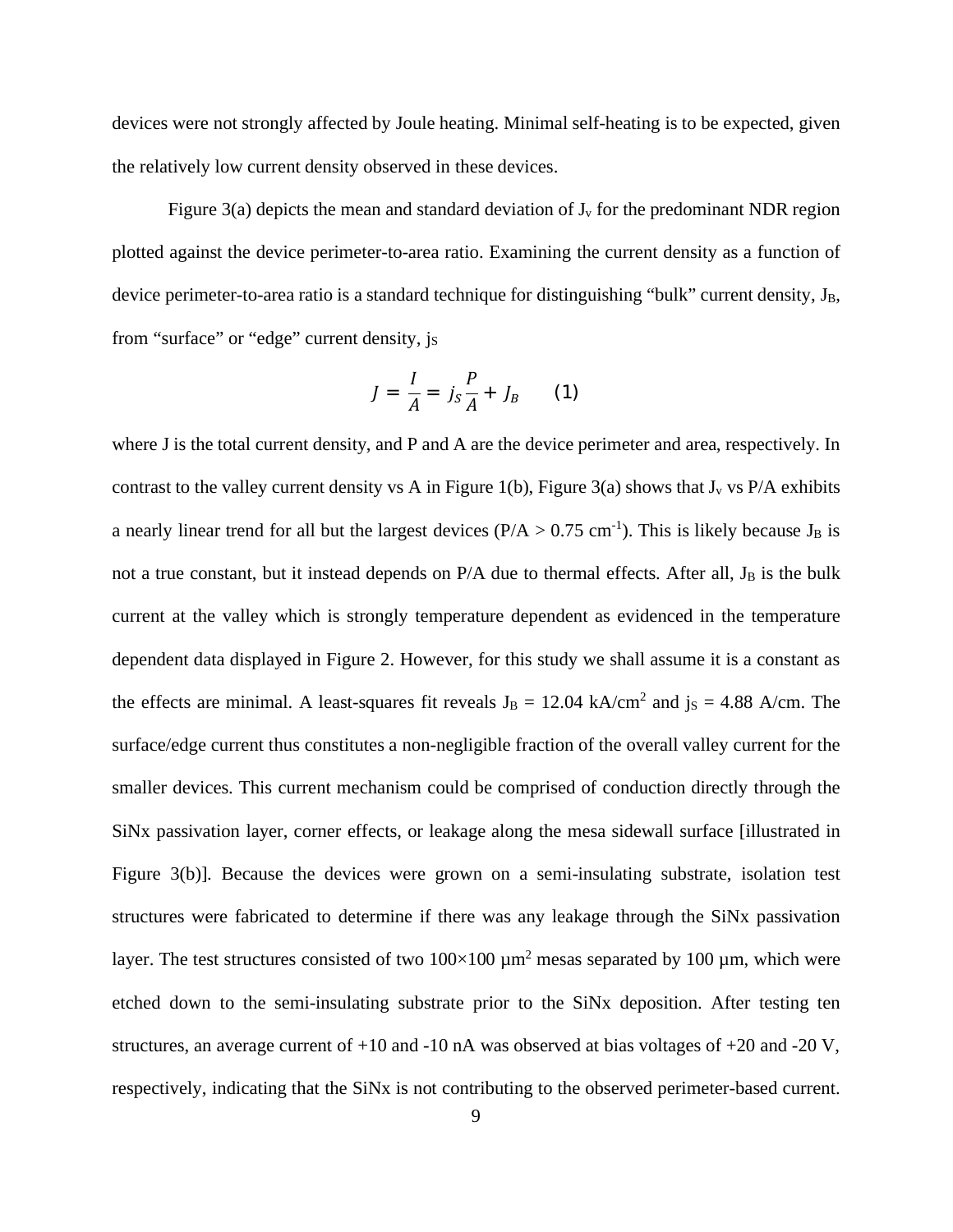The as-designed devices are all rectangular, but during fabrication, the corners are rounded significantly; therefore, there should be no leakage contribution due to concentrated fields at the corners. This suggests that the perimeter dependent current is solely comprised of leakage along the mesa sidewall surface, which is likely caused by damage during the ICP-RIE mesa etch. Surface treatment studies to mitigate this sidewall leakage current are presently being conducted.

Measurement of the switching behavior of selected devices was carried out in the same manner as we have previously reported.  $[26,27]$  The DUT was biased through an Anritsu bias tee with a rise time of 7 ps, where rise and fall times are defined as the time duration between 10% and 90% of the stable levels before and after the switching waveform. The Tektronix real-time oscilloscope has 10%-90% rise times of 5.6 ps and 13 ps depending on which channel is used. The measurements displayed in Figure 4 utilized the 13 ps channel. Connected to the DC port of the bias tee was a ramp signal generator, which provided a DC offset and a 10 kHz triangular waveform to trigger the switching event. The ramp signal was monitored with a second oscilloscope. Finally, the fast Textronix real-time oscilloscope was connected to the RF port of the bias tee. Illustrated in Figures 4(a) and 4(b) are the waveforms measured at the RF port. The measured 10%-90% rise and fall times were 33 ps and 34 ps, respectively. In order to determine the intrinsic DUT rise and fall times, the contribution from the bias tee, *tbias*, and the oscilloscope,  $t_{scope}$ , must be subtracted from the measured value,  $t_{meas}$ , with the relationship  $t_{rise/fall}$ 

 $\int t_{meas}^2 - t_{bias}^2 - t_{scope}^2$ . This results in  $t_{rise}$  and  $t_{fall}$  values of 29.5 ps and 30.6 ps, respectively. These are the fastest switching times reported to date for AlN/GaN RTDs.

In summary, we have observed record high PVCRs  $(>2.0)$  and record-fast switching speeds (<30 ps) in GaN/AlN RTDs. Room-temperature, continuous-voltage I-V characteristics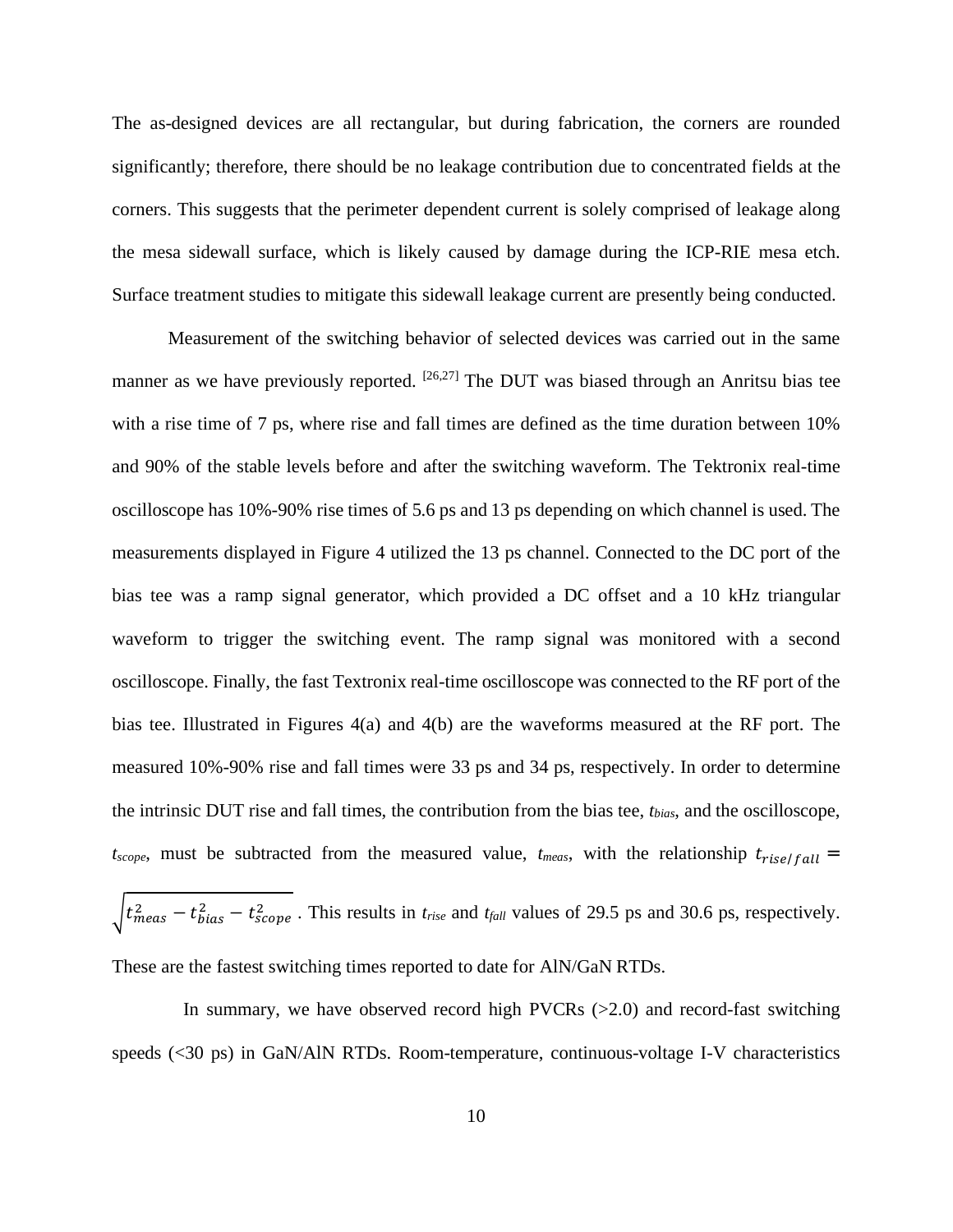were repeatable, stable, and hysteresis-free over three thousand consecutive bias sweeps. Low temperature I-V measurements confirmed the presence of three distinct NDR regions, and simulations based on a NEGF formalism illuminated the origin of the temperature-dependent behavior of  $J_p$  and  $J_v$  in each region. The extremely high yield and remarkable uniformity of the device properties enabled statistical analysis of the peak and valley currents, which indicated there is a non-negligible contribution from surface leakage to the valley current. These results indicate the continued potential of AlN/GaN RTDs for high frequency devices and applications.

Acknowledgements: This work was supported by the U.S. National Science Foundation (under Collaborative Grants ECCS-1711731 & ECCS-1711733), Program Director Dr. Dimitris Pavlidis and the Office of Naval Research. The authors would like to thank Tektronix and Greg Moring for providing the DPO77002SX 70 GHz real-time oscilloscope used for the switching speed measurements.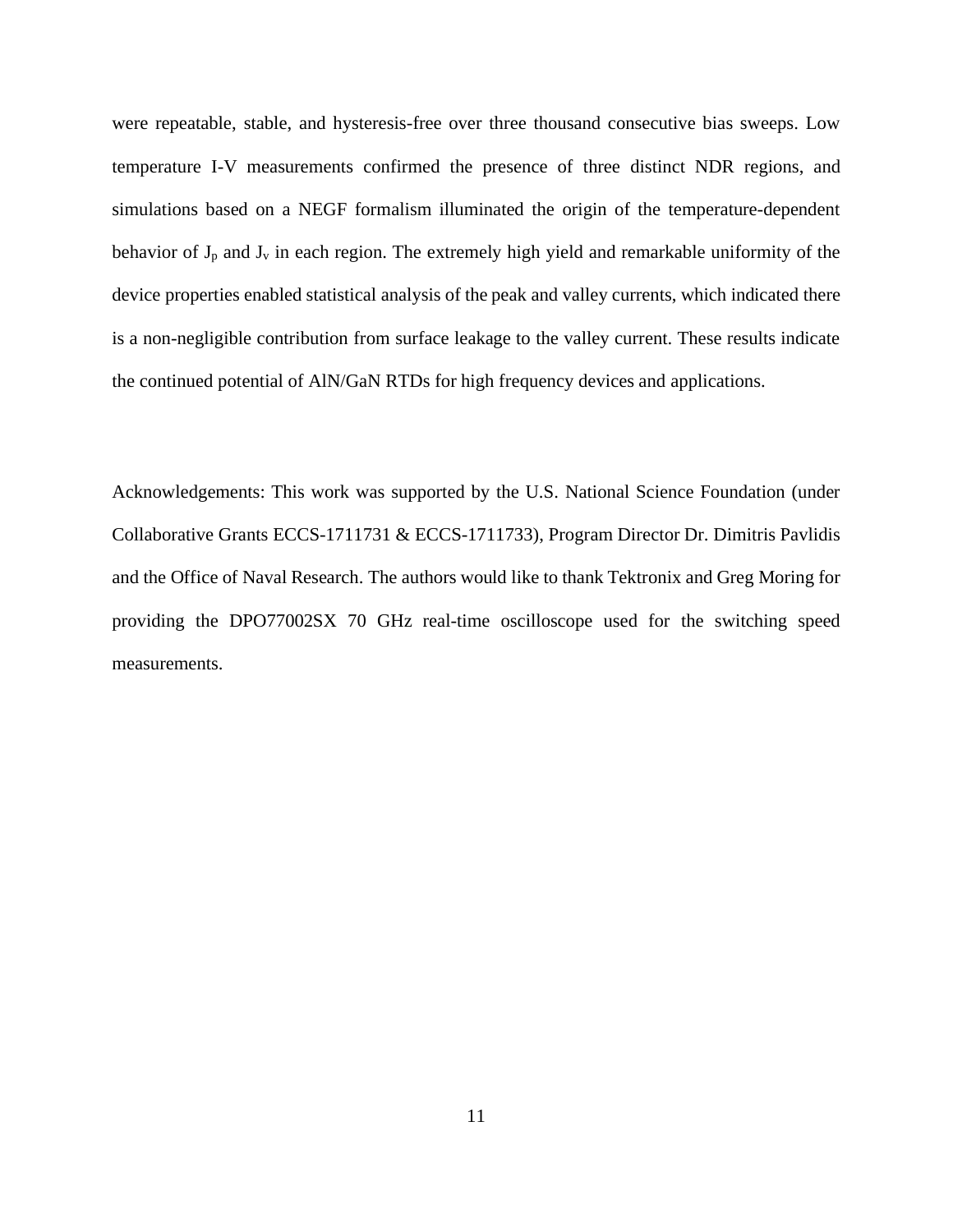Figure 1: (a) Representative J-V curves for each device size. Data from >300 devices displaying (b) peak and valley current density vs device area and (c) PVCR vs device area, both with standard deviation error bars. (d) IV curves from a 3000 sweep repeatability test (left axis) and the standard deviation at each bias point (right axis). (e) IV curves from an 800 sweep repeatability illustrating a lack of hysteresis in the NDR region regardless of sweep direction. Additionally, the asymmetry between positive and negative bias is displayed.

Figure 2: (a) Semi-log temperature dependent experimental IV curves for a 12 µm2 device. (b) Simulated data illustrating the overlap of the Fermi energy with the first and second quasi-bound states in the QW, as well as the overlap of the pre-well state with the first quasi-bound state in the QW versus bias voltage. The first (c), second (e), and third (g) NDR regions from the IV curve displayed in (a). The corresponding energy band diagrams around the peak voltage for NDR regions i (d), ii (f), and iii (h).

Figure 3: (a) Valley current density vs perimeter to area ratio. (b) Illustration of the possible perimeterbased leakage current sources in a vertical mesa structure. The red arrows indicate leakage through the SiNx layer, the blue arrows designate surface leakage, and the green arrows are corner effects.

Figure 4: The measured (a)10%-90% rise time and (b) 10%-90% fall time for a  $20\mu m^2$  RTD.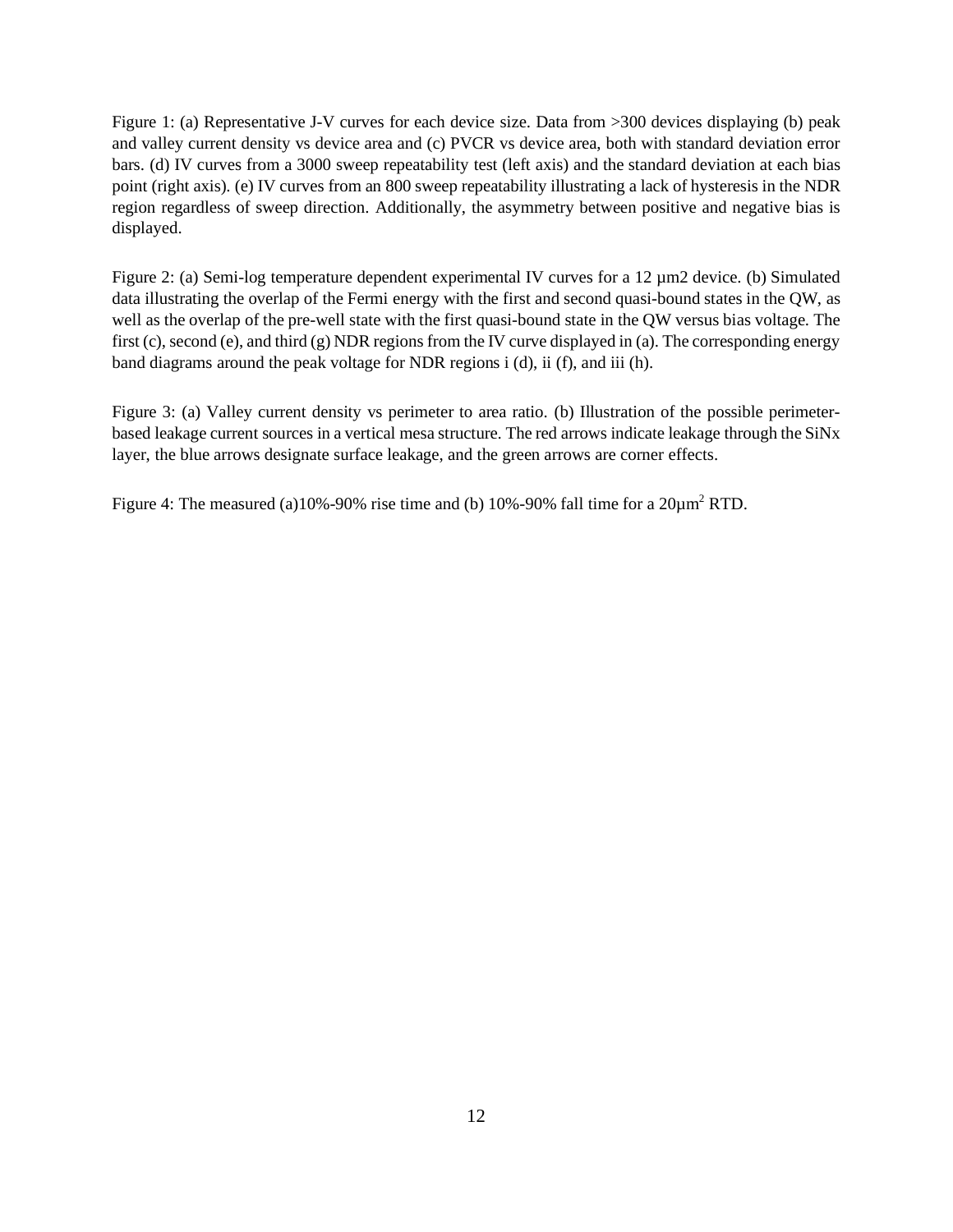- 1. S. Fathololoumi, E. Dupont, C.W.I. Chan, Z.R. Wasilewski, S.R. Laframboise, D. Ban, A. Mátyás, C. Jirauschek, Q. Hu, and H. C. Liu, *Opt. Express*, **20**, 3866 (2012).
- 2. E. R. Brown, J. R. Soderstrom, C. D. Parker, L. J. Mahoney, K. M., Molvar, and T. C. McGill, *Appl. Phys. Lett.*, **58**, 2291 (1991).
- 3. T. Maekawa, H. Kanaya, S. Suzuki, and M. Asada, *Appl. Phys. Express*, **9**, 024101 (2016).
- 4. J. Wang, A. Al-Khalidi, A. Cornescu, R. Morariu, A. Ofiare, and E. Wasige, "Design, Fabrication, and Characterization of RTD Terahertz Oscillators", *Proc. of 1st European Microwave Conf. in Central Europe*, pp. 261-264 May 2019.
- 5. A. Kikuchi, R. Bannai, K. Kishino, C. M. Lee, and J. I. Chyi, *Appl. Phys. Lett.*, **81**, 1729 (2002).
- 6. K. Kishino, A. Kikuchi, *Phys. Stat. Sol. (a)*, **190**, 23 (2002).
- 7. S.N. Grinyaev and A.N. Razzhuvalov, *Semiconductors*, **37**, 450 (2003).
- 8. C.T. Foxon, S.V. Novikov, A.E. Belyaev, L.X. Zhao, O. Makarovsky, D.J. Walker, L. Eaves, R.I. Dykeman, S.V. Danylyuk, S.A. Vitusevich, M.J. Kappers, J.S. Barnard, and C.J. Humphreys, *Phys. Stat. Sol. (c)*, **7**, 2389 (2003).
- 9. A.E. Belyaev, C.T. Foxon, S.V. Novikov, O. Makarovsky, L. Eaves, M.J. Kappers, and C.J. Humphreys, *Appl. Phys. Lett.*, **83**, 3626 (2003).
- 10. M. Hermann, E. Monroy, A. Helman, B. Baur, M. Albrecht, B. Daudin, O. Ambacher, M. Stutzmann, and M. Eickhoff, *Phys. Stat. Sol. (c)*, **8**, 2210 (2004).
- 11. S. Golka, C. Pflugl, W. Schrenk, and G. Strasser, *Appl. Phys. Lett.*, **88**, 172106 (2006).
- 12. C. Bayram, Z. Vashaei, and M. Razeghi, *Appl. Phys. Lett.*, **96**, 042103 (2010).
- 13. Z. Vashaei, C. Bayram, and M. Razeghi, *J. of Appl. Phys.*, **107**, 083505 (2010).
- 14. L. Yang, H. He, W. Mao, and Y. Hao, *Appl. Phys. Lett.*, **99**, 153501 (2011).
- 15. D. Li, L. Tang, C. Edmunds, J. Shao, G. Gardner, M. J. Manfra, and O. Malis, *Appl. Phys. Lett.*, **100**, 252105 (2012).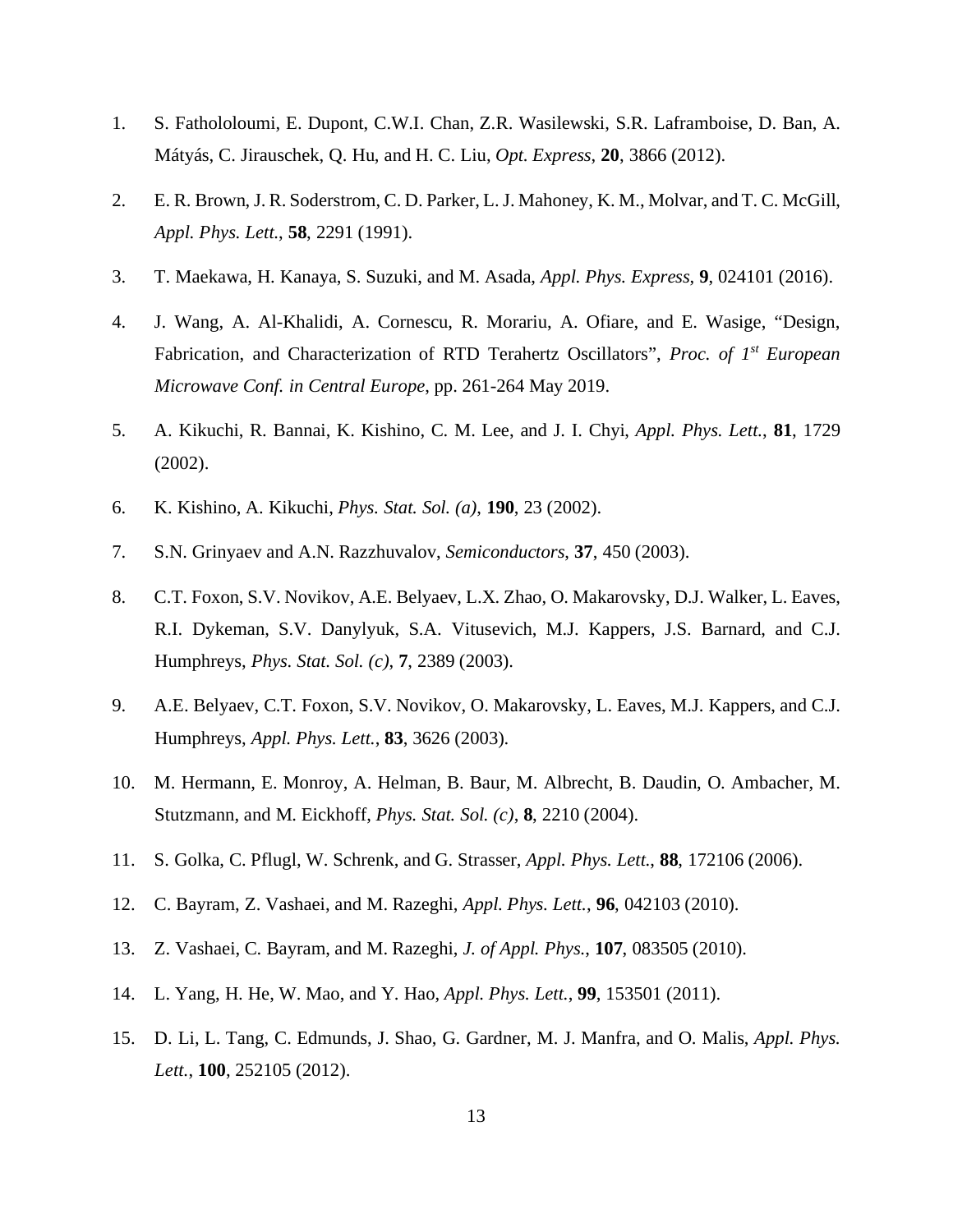- 16. D. Li, J. Shao, L. Tang, C. Edmunds, G. Gardner, M.J. Manfra, and O. Malis, *Semicon Sci. and Tech.*, **28**, 074024 (2013).
- 17. A. Grier, A. Valavanis, C. Edmunds, J. Shao, J.D. Cooper, G. Gardner, M.J. Manfra, O. Malis, D. Indjin, Z. Ikonic, and P. Harrison, *J. of Appl. Phys.*, **118**, 224308 (2015).
- 18. T.A. Growden, D.F. Storm, W. Zhang, E.R. Brown, D.J. Meyer, P. Fakhimi, and P.R. Berger, *Appl. Phys. Lett.*, **109**, 083504 (2016).
- 19. J. Encomendero, F.A. Faria, S.M. Islam, V. Protasenko, S. Rouvimov, B. Sensale-Rodriguez, P. Fay, D. Jena, and H.G. Xing, *Phys. Rev. X*, **7**, 041017 (2017).
- 20. T.A. Growden, W. Zhang, E.R. Brown, D.F. Storm, K. Hansen, P. Fakhimi, D.J. Meyer, and P.R. Berger, *Appl. Phys. Lett.*, **112**, 033508 (2018).
- 21. J. Encomendero, R. Yan, A. Verma, S.M. Islam, V. Protasenko, S. Rouvimov, P. Fay, D. Jena, and H.G. Xing, *Appl. Phys. Lett.*, **112**, 103101 (2018).
- 22. T.A. Growden, W. Zhang, E.R. Brown, D.F. Storm, D.J. Meyer and P.R. Berger, *Light: Science & Applications*, **7**, 17150 (2018).
- 23. D. Wang, J. Su, Z. Chen, T. Wang, L. Yang, B. Sheng, S. Lin, X. Rong, P. Wang, X. Shi, W. Tan, J. Zhang, W. Ge, B. Shen, Y. Liu, and X. Wang, *Adv. Electron. Mater.*, **5**(2), 1800651 (2018).
- 24. T.A. Growden, E.M. Cornuelle, D.F. Storm, W. Zhang, E.R. Brown, L.M. Whitaker, J.W. Daulton, R. Molnar, D.J. Meyer, and P.R. Berger, *Appl. Phys. Lett.*, **114**, 203503 (2019).
- 25. E.M. Cornuelle, T.A. Growden, D.F. Storm, W-D. Zhang, E.R. Brown, B.P. Downey, V. Gokhale, D.J. Meyer, and P.R. Berger, *submitted to APL*
- 26. T.A. Growden, E.R. Brown, W. Zhang, R. Droopad, P.R. Berger, *Appl. Phys. Lett.*, **107**, 153506 (2015).
- 27. W-D. Zhang, T.A. Growden, D.F. Storm, D.J. Meyer, P.R. Berger, and E.R. Brown, *conditionally accepted in Transactions on Electron Devices*, (2019).